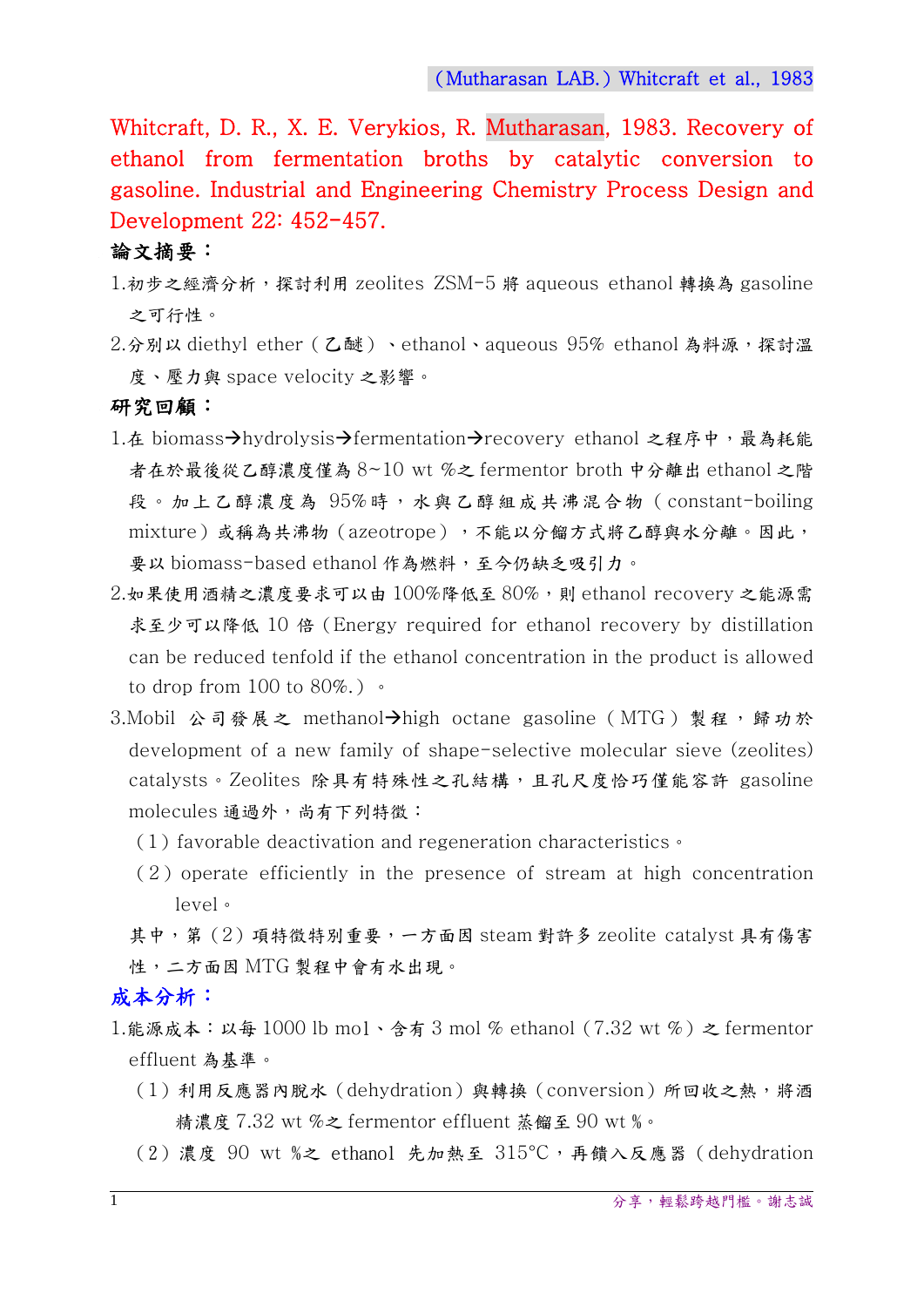reactor 與 conversion reactor 之反應溫度為 315°C)。

- (3)前述程序須補充之熱量為 1,230 Btu/lb of ethanol。依每 Btu 之電價計算能 源成本低於 1 ¢/lb of ethanol processed 或 11 ¢/gal of gasoline produced  $\circ$
- 2.料源成本:以 corn-based ethanol 計算,保守估計之成本為 10 ¢/lb of ethanol processed 或\$ 1.1/gal of gasoline produced。
- 3.設備與操作成本: 依 Mobil 公司提供 MTG process, capital and operating costs 約為 4 ¢/gal of gasoline produced。
- 4.總計能源、料源、設備與操作成本為 \$ 1.25/gal of gasoline produced。
- 5.pure grain alcohol 之成本 \$1.30 ~1.40 /gal。汽油之 energy content 約為 ethanol 之兩倍。

#### 以 Diethyl ether 為料源:

- 1.於溫度 573K、WHSV  $0.496$   $h^{-1}$ 下, 最高壓力時, liquid hydrocarbons 產出增加 、gaseous hydrocarbons 產出減少。
- 2.於溫度 573 K、壓力 790.8 kPa 下, WHSV 增加, gaseous paraffins 產出增加、 liquid paraffins 與 aromatics 產出減少。
- 以 Ethanol 為料源(Low space velocity):
- 1. 於壓力 790.8 kPa、WHSV 2.37 h<sup>-1</sup> 下, 溫度 573 K-> 623 K, liquid hydrocarbons 產出增加。溫度 623→673 K, light paraffins 產出增加。溫度 623 K 時,liquid hydrocarbons 產出最大、light paraffins 產出最少。
- 2.高溫反應下, gaseous hydrocarbons 內之 methane 濃度增加,可推測發生 cracking。
- 3.溫度 673 K 時,C5 以上之 paraffins 產出變得不穩定,可能 dehydrocyclized to form stable aromatics 或 broken down to yield light paraffins。
- 4. 於溫度 623 K、WHSV 2.37 h<sup>-1</sup> 下, 壓力增加 → 790.8 kPa, gaseous hydrocarbons 產出降低, liquid hydrocarbons 產出增加, 壓力由 790.8 kPa 提高 →1480.3 kPa,僅 aromatics/paraffins ratio 微增,其他變化不顯著。
- 5.於溫度 623 K、壓力 790.8 kPa 下,WHSV 增加,gaseous hydrocarbons 產出增 加,liquid hydrocarbons 產出減少。

### 以 Aqueous 95% ethanol 為料源:

- 1.於溫度 573 K、WHSV 2.37 h<sup>-1</sup>下,壓力增加,gaseous hydrocarbons 產出降低 , liquid hydrocarbons 產出增加。
- 2.於溫度 573 K、壓力 790.8 kPa 下, WHSV 增加, gaseous hydrocarbons 產出增 加,liquid hydrocarbons 產出降低。